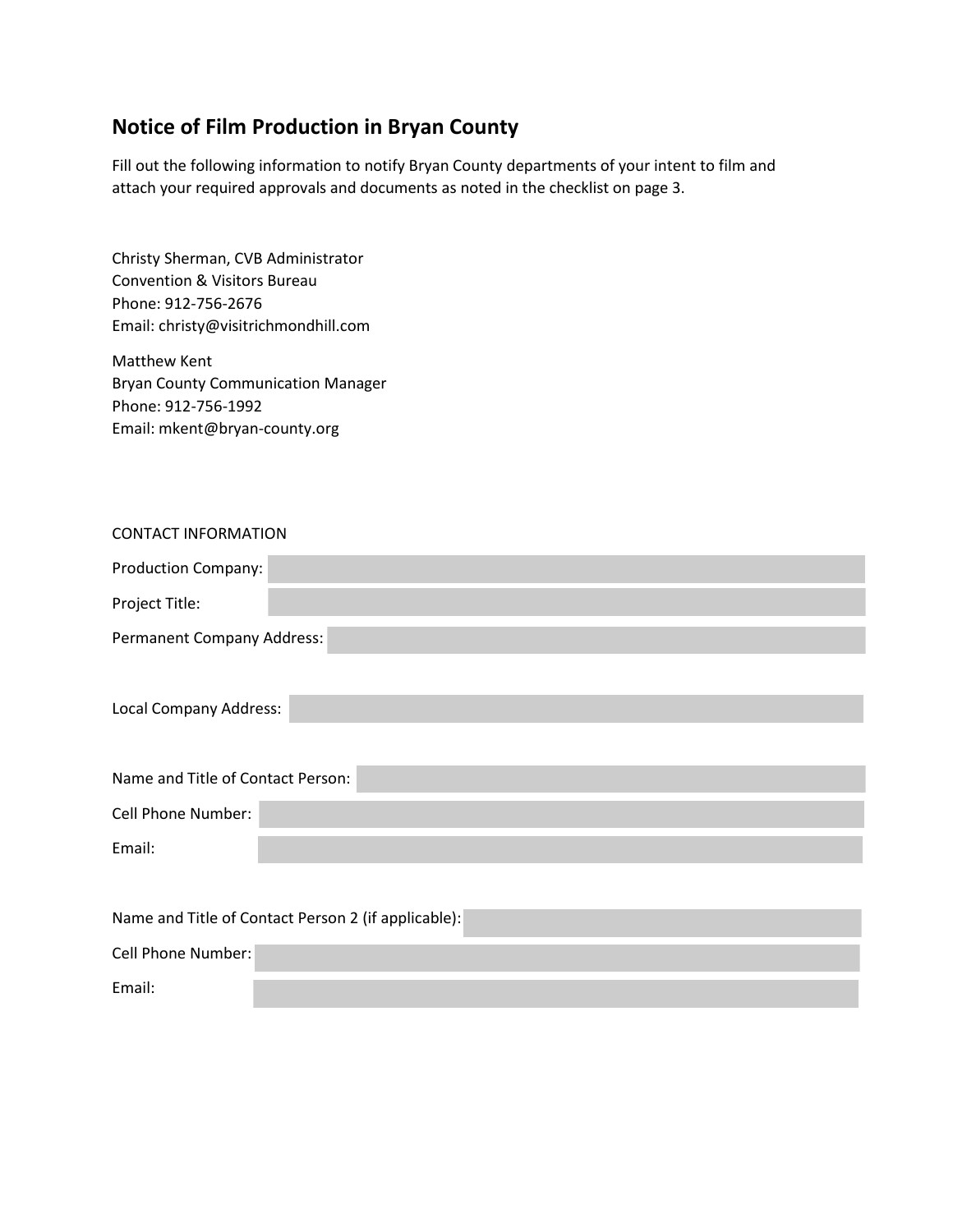PROJECT INFORMATION

Filming Location:

Filming Prep Dates and Times:

Filming Dates and Times:

Filming Strike Dates and Times:

Alternate Dates: